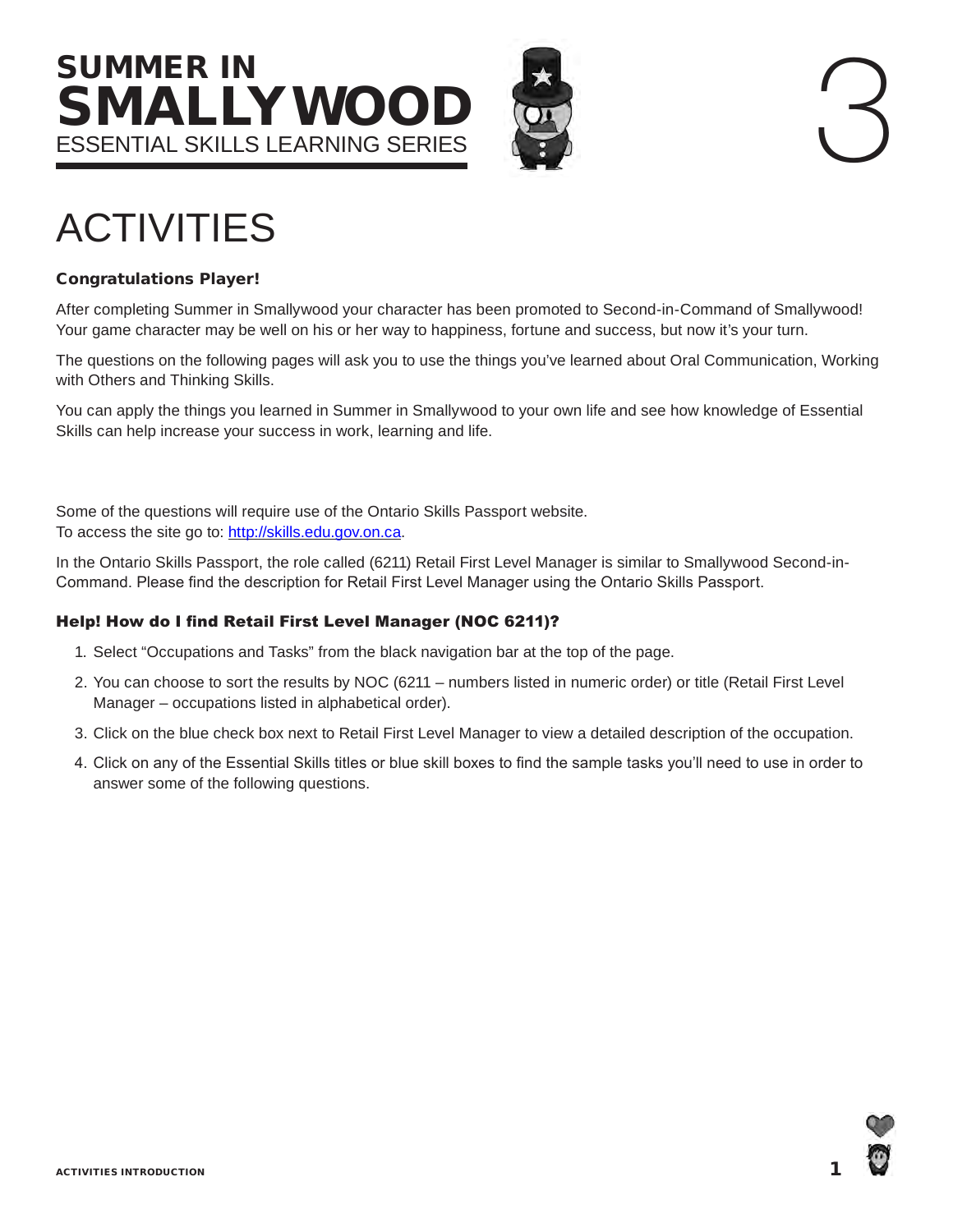| Name: | Date: |
|-------|-------|
|       |       |

# Game: Oral Communication

In the *Oral Communication* game you will learn how to:

- avoid using slang
- resolve work-related issues or conflicts
- listen to others without interrupting or having side conversations
- use proper grammar and pronunciation
- understand hierarchy and communicate respectfully when meeting with supervisors
- speak respectfully to customers or coworkers
- use appropriate body language
- seek information by asking clear questions
- give a short presentation
- understand new ideas and instructions

#### Demonstrate Your Knowledge

1. Think of a time when you experienced a conflict because of a breakdown in *Oral Communication*. Briefly describe the conflict and select one or two *Oral Communication* skills from the list above that you could have used to fix the problem (or to avoid it in the first place).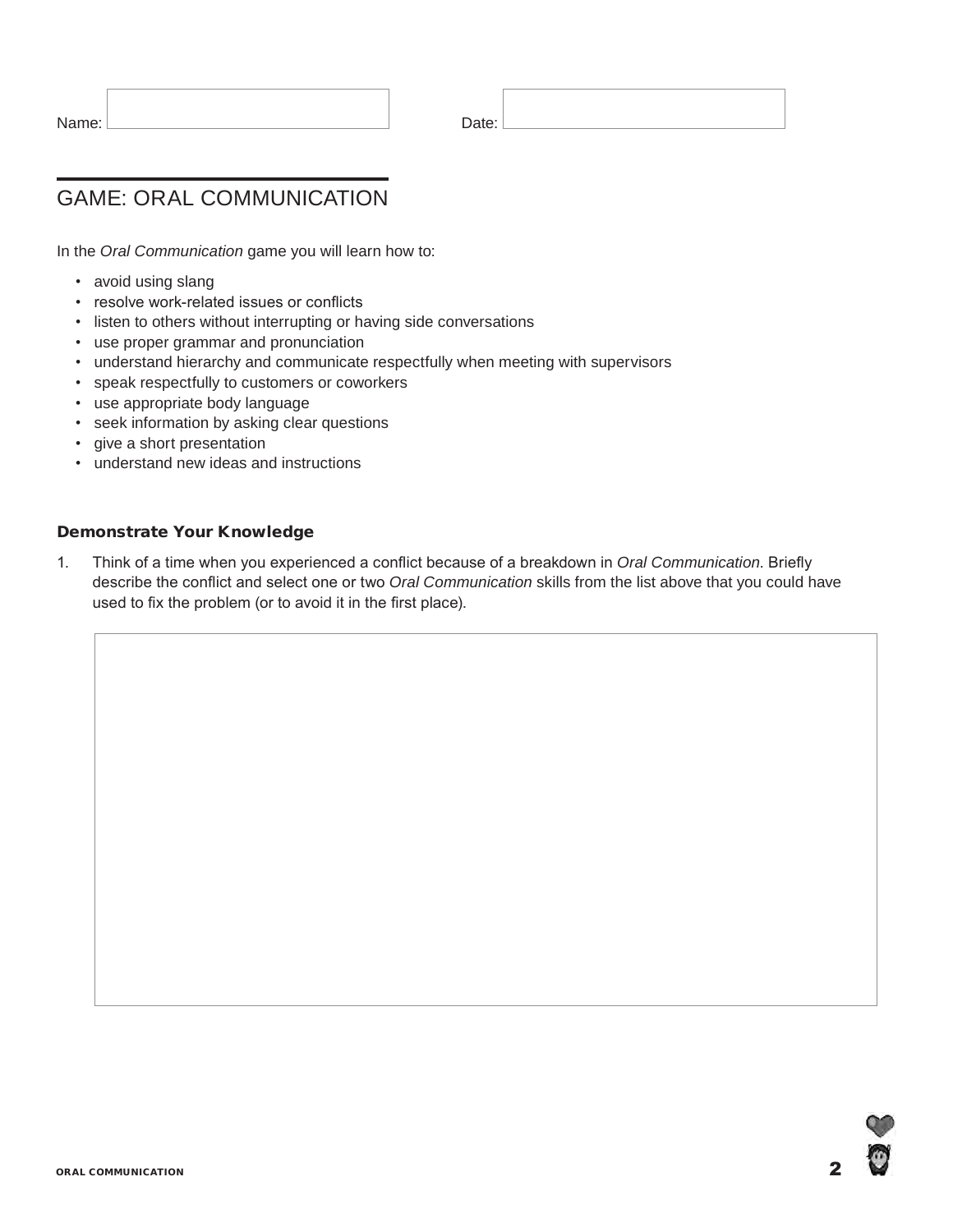2. Name and describe three ideas/skills you learned in Summer in Smallywood that you can use right away to improve your *Oral Communication* skills at work or school:

#### Using the Ontario Skills Passport

3. Read over the *Oral Communication* tasks for Retail First Level Manager.

Select two of the 11 job tasks listed under *Oral Communication* from the Retail First Level Manager page. Now, choose the *Oral Communication* skills talked about in Summer in Smallywood from the list above that would be necessary to complete these tasks and describe why.

٥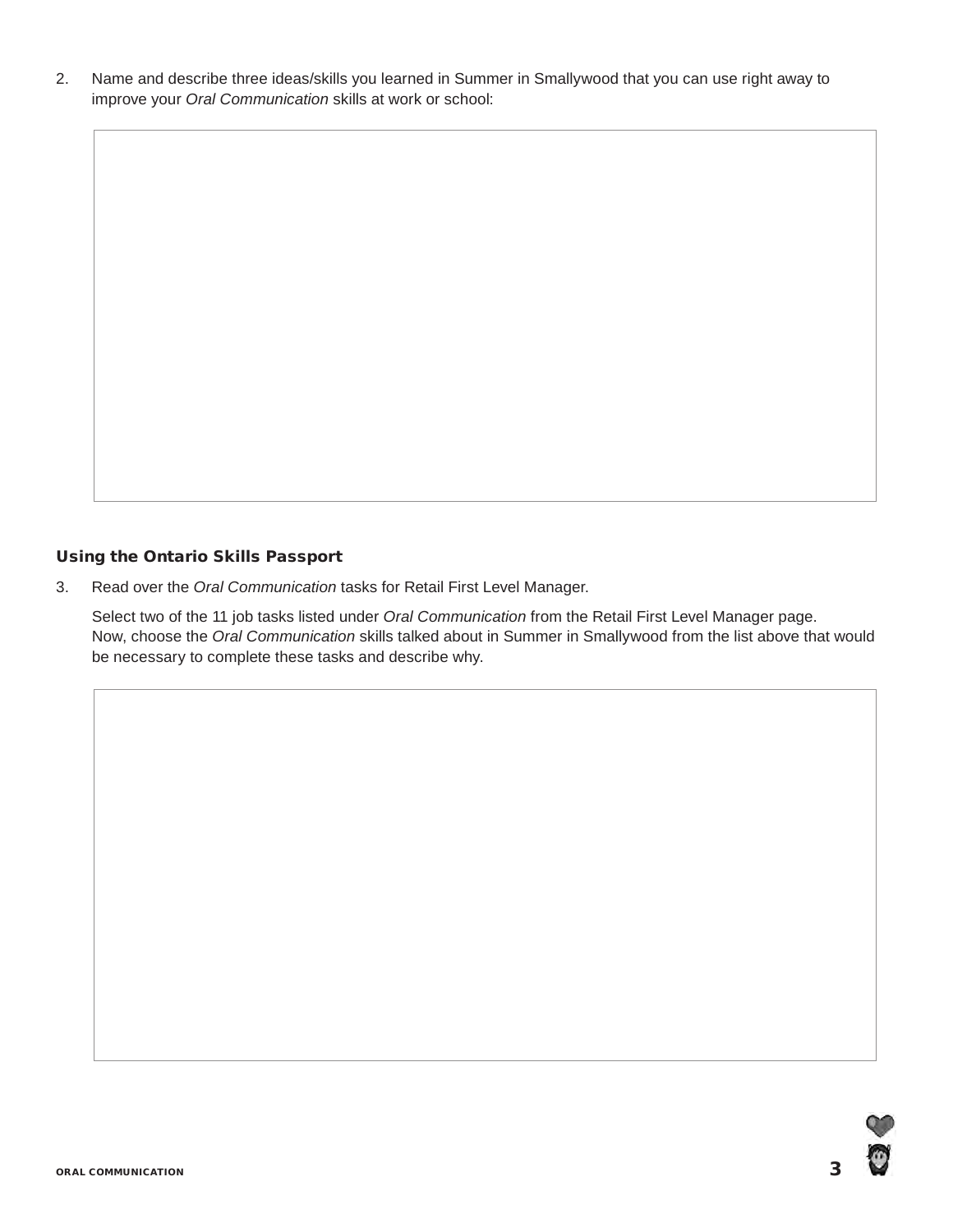| Name: | Date: |
|-------|-------|
|       |       |

## Game: Working with Others

In the *Working with Others* game you will learn how to:

- focus on work even when there are distractions
- make sure work is free of errors and meets quality standards
- take initiative
- resolve conflicts when working with others
- be diplomatic and use tact
- receive criticism from supervisors
- improve work based on suggestions from others
- provide constructive feedback to help others improve their work
- ask for help when required
- display sensitivity and show tolerance
- show respect for the ideas, opinions and expertise of others
- provide regular updates to supervisors
- make decisions cooperatively and settle differences respectfully
- support and encourage others
- complete assigned tasks and meet deadlines when working with others
- lead by setting a good example for others
- encourage group interaction and maintain a positive atmosphere

#### Demonstrate Your Knowledge

1. Think of a time when you had a conflict with a team member or coworker. Briefly describe the conflict and select one or two *Working with Others* skills from the list above that you could have used to fix the problem (or to avoid it in the first place).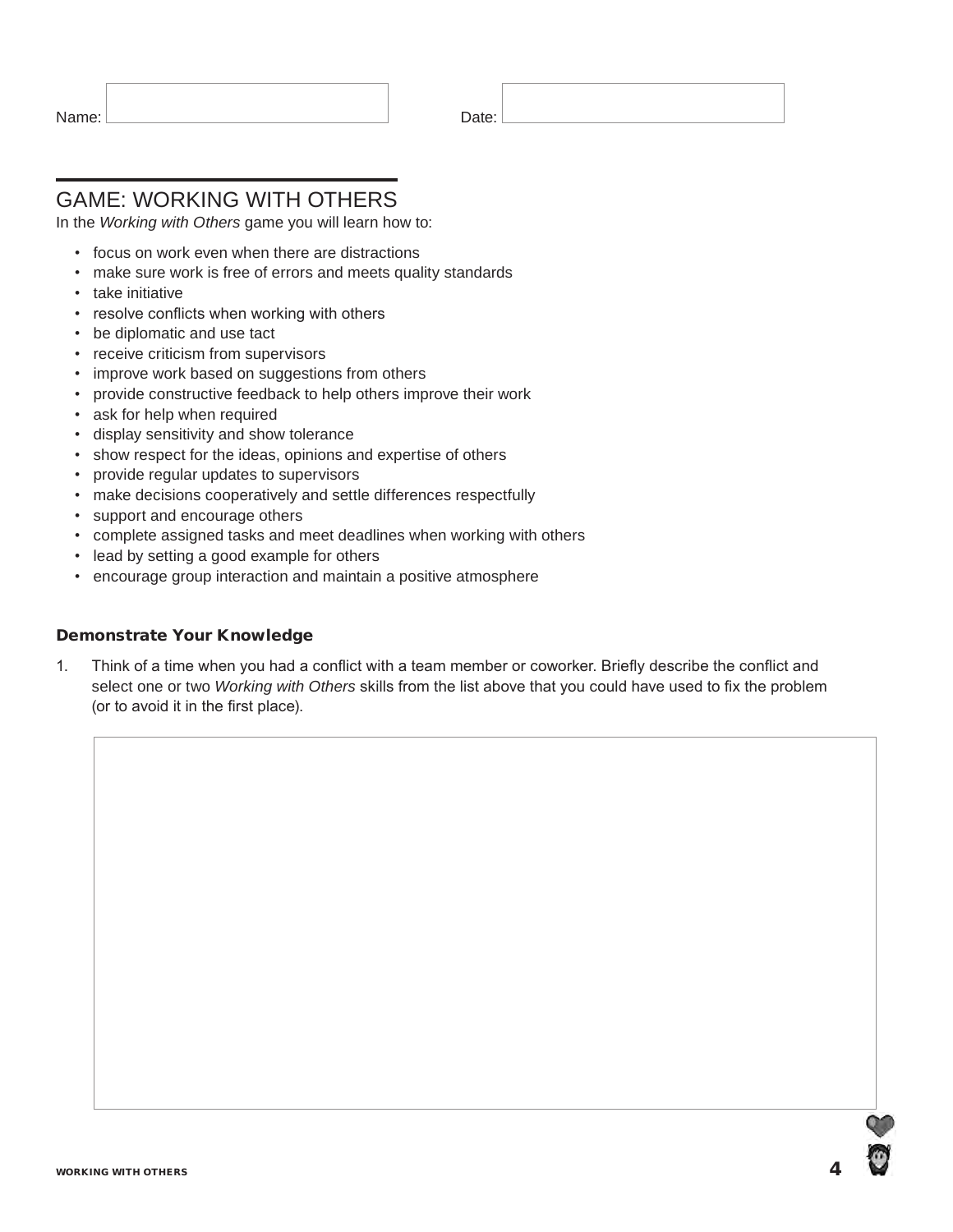2. Name and describe three ideas or skills you learned in Summer in Smallywood that you can use right away to improve your *Working with Others* skills at work or school:

#### Using the Ontario Skills Passport

3. Read over the Occupation Skills and Tasks for Retail First Level Manager.

*Working with Others* is mentioned in the Ontario Skills Passport as one of the most important Essential Skills for this occupation, but none of the sample tasks specifically mention this Essential Skill. Use the skills listed above to create a sample list of *Working with Others* tasks for the Retail First Level Manager occupation.

O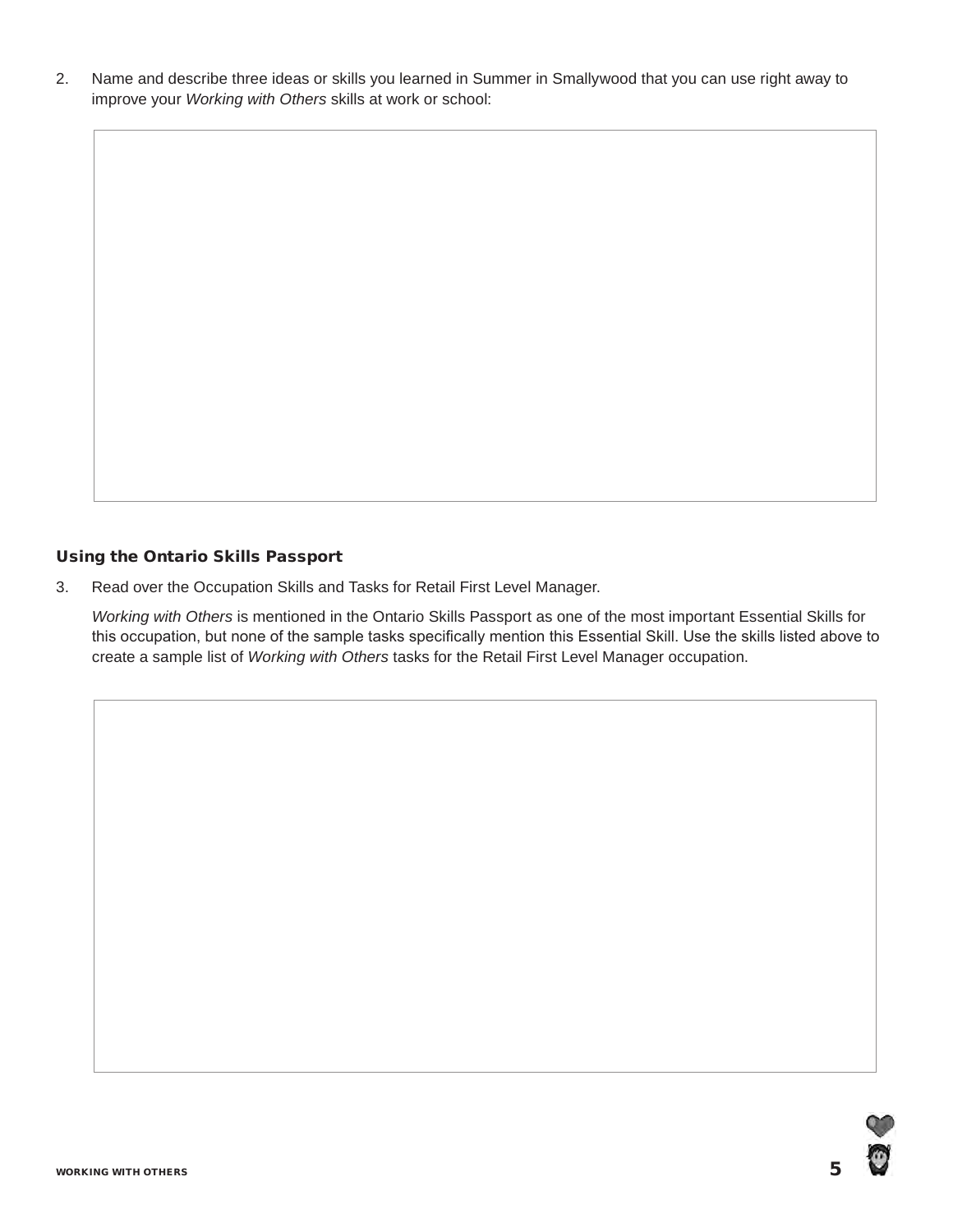| Name: | Date: |
|-------|-------|
|       |       |

### Game: Thinking Skills

In the Thinking Skills game you will learn how to:

Job Task Planning and Organization

• prioritize tasks without direct supervision

#### Problem Solving

- solve problems for typical workplace challenges
- assess criteria and consider risk factors when solving problems

#### Critical Thinking

- analyze a solution and make adjustments if it is not effective
- make assumptions when information is unavailable
- gather, analyze and compare data

#### Decision Making

- make decisions without input from others
- evaluate options and choose the best course of action

#### Demonstrate Your Knowledge

1. List and describe two ways that prioritizing and planning tasks could help you at work, school, or in your day-today life.